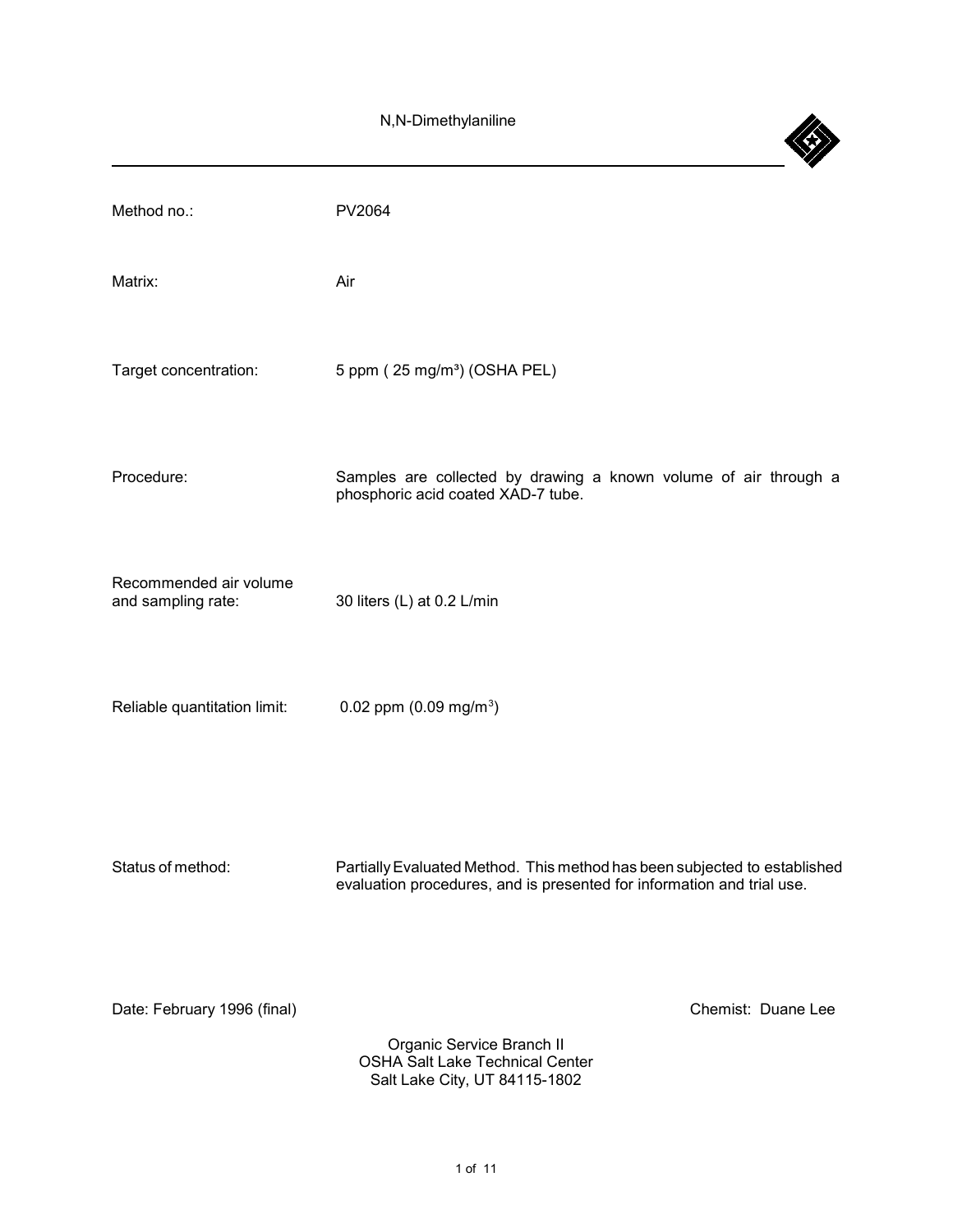### 1. General Discussion

## 1.1 Background

## 1.1.1 History

 Information had been received from the National Institute of Occupational Safety and Health (NIOSH) that there were some deficiencies in the NIOSH method for N,N- dimethylaniline. (Ref. 5.1) It was noted that desorption efficiencies and stability had not been tested on silica gel tubes. Because of these concerns, the desorption, retention and stability of N,N-dimethylaniline on silica gel tubes was tested.

 A desorption study was done on silica gel tubes by spiking tubes at 0.5, 1.0, and 2.0 times the PEL. These were allowed to equilibrate overnight and the next day desorbed and analyzed. The recoveries over the range was 95%. This was followed by a retention study where tubes were spiked at 2.0 x the PEL, allowed to equilibrate overnight, 30 L of humid air drawn through each tube and then analyzed. The average recovery was 12%. This indicated that silica gel tubes had a poor retention of N,N-dimethylaniline under humid conditions. The interference effects of water vapor on the collection of N,N-dimethylaniline on silica gel tubes has been addressed previously. (Ref. 5.2)

Since the silica gel tube was not adequate, the sulfuric acid (H $_2$ SO $_4$ ) coated glass fiber filter was tested because the method for toluidine uses acid coated filters. A desorption study at 0.1, 0.5, 1.0 and 2.0 times the PEL was done. The average recovery over the range was 99%. This was followed by a retention study where the acid coated filters were spiked at 2.0 x the PEL and allowed to equilibrate overnight. The next day 100 L of humid air was drawn through each filter and then analyzed. The average recovery was 4.2%. The acid coated glass fiber filter yielded a poor retention efficiency.

 A sampling media that has been tested for some of the more volatile amines was tried next. This media is a 10% phosphoric acid (H $_{\rm 3}$ PO $_{\rm 4}$ ) coated XAD-7 tube which gave good preliminaryresults. This report describes the analytical method developed for the sampling and analysis of N,N-dimethylaniline.

 1.1.2 Toxic effects (This section is for information only and should not be taken as the basis of OSHA policy.)

 N,N-Dimethylaniline is toxic and can be absorbed through the skin and by inhalation. The severityof N,N-dimethylaniline toxicityvaries. It has been reported that N,N-dimethylaniline does cause methemoglobin to form like aniline but at a less toxic level. Other reports point out the depressant effect of N,N-dimethylaniline which is greater than that of aniline. Also, there are few reports of industrial experience available to form accurate appraisals of health hazards. (Ref.5.3)

1.1.3 Workplace exposure

 N,N-Dimethylaniline is used in the manufacture of vanillin, Michler's ketone, methyl violet and other dyes; as a solvent; and as a reagent. No information was available on the number of workers exposed to N,N-dimethylaniline. (Ref.5.3.)

1.1.4 Physical properties and other descriptive information (Ref. 5.4 unless otherwise indicated)

| Synonyms:   | N, N-dimethylbenzeneamine; dimethylphenylamine; N, N- |  |
|-------------|-------------------------------------------------------|--|
|             | dimethylphenylamine; benzenamine, N, N-dimethyl;      |  |
|             | (dimethylamino)benzene; dimethylaniline (Ref. 5.5)    |  |
| CAS number: | 121-69-7 (Ref. 5.5)                                   |  |
| IMIS:       | 0931                                                  |  |
| RTECS:      | BX4725000 (Ref. 5.5)                                  |  |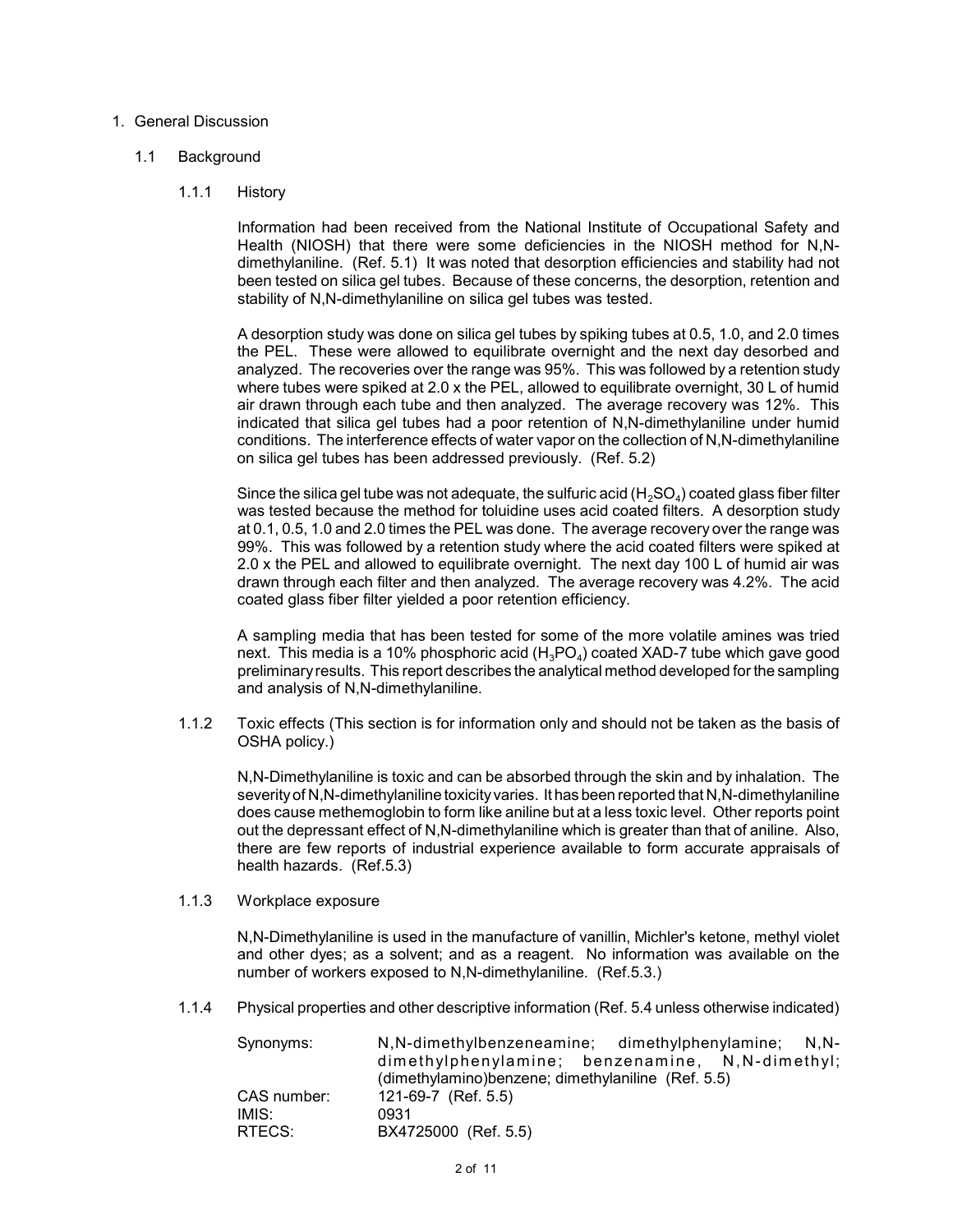DOT: UN 2253 (Ref. 5.5) Molecular weight: 121.18 Flash point: 62.78°C closed cup; 76.67°C open cup (Ref. 5.3) Boiling point: 192 to 194°C Melting point: 2<sup>°</sup>C Form: oily liquid Density: 0.956 at 20°C Solubility: insoluble in water; soluble in alcohol, chloroform, ether Molecular formula:  $C_8H_{11}N$ Structural formula:  $H_3C_{N}$ <sub>CH<sub>3</sub></sub>

 The analyte air concentrations throughout this method are based on the recommended sampling and analytical parameters of 30 liters and a desorption volume of one mL. Air concentrations listed in ppm are referenced to 25°C and 101.3 kPa (760 mmHg).

- 1.2 Limit defining parameters
	- 1.2.1 Detection limit of the overall procedure (DLOP)

 The detection limit of the overall procedure is 0.84 µg per sample (0.006 ppm or 0.028 mg/m $^{3}$ ). This is the amount of analyte spiked on the sampler that will give a response that is significantly different from the background response of a sampler blank.

The DLOP is defined as the concentration of analyte that gives a response (Y $_{\sf DLOP})$  that is significantly different (three standard deviations  $\mathsf{(SD}_\mathsf{BR})$ ) from the background response  $(Y_{BR})$ .

$$
Y_{DLOP} - Y_{BR} = 3(SD_{BR})
$$

The direct measurement of  $\mathsf{Y}_{\mathsf{BR}}\;$  and  $\mathsf{SD}_{\mathsf{BR}}$  in chromatographic methods is typically inconvenient, and difficult because  ${\mathsf Y}_{\texttt {BR}}$  is usually extremely low.  $\;$  Estimates of these parameters can be made with data obtained from the analysis of a series of samples whose responses are in the vicinity of the background response. The regression curve obtained for a plot of instrument response versus concentration of analyte will usually be linear. Assuming SD<sub>BR</sub> and the precision of data about the curve are similar, the standard error of estimate (SEE) for the regression curve can be substituted for SD<sub>BR</sub> in the above equation. The following calculations derive a formula for the DLOP:

$$
SEE = \sqrt{\frac{\sum (Y_{obs} - Y)}{n - k}} \frac{Y_{obs}}{k} = \text{estimated response from regression curve}
$$
  

$$
SEE = \sqrt{\frac{\sum (Y_{obs} - Y)}{n - k}} \frac{Y_{est}}{k} = 2 \text{ for a linear regression curve}
$$

At point  $\mathsf{Y}_{\mathsf{DLOP}}$  on the regression curve

$$
Y_{DLOP} = A(DLOP) + Y_{BR} \hspace{1cm} A = \text{analytical sensitivity (slope)}
$$

therefore

$$
DLOP = \frac{(Y_{DLOP} - Y_{BR})}{A}
$$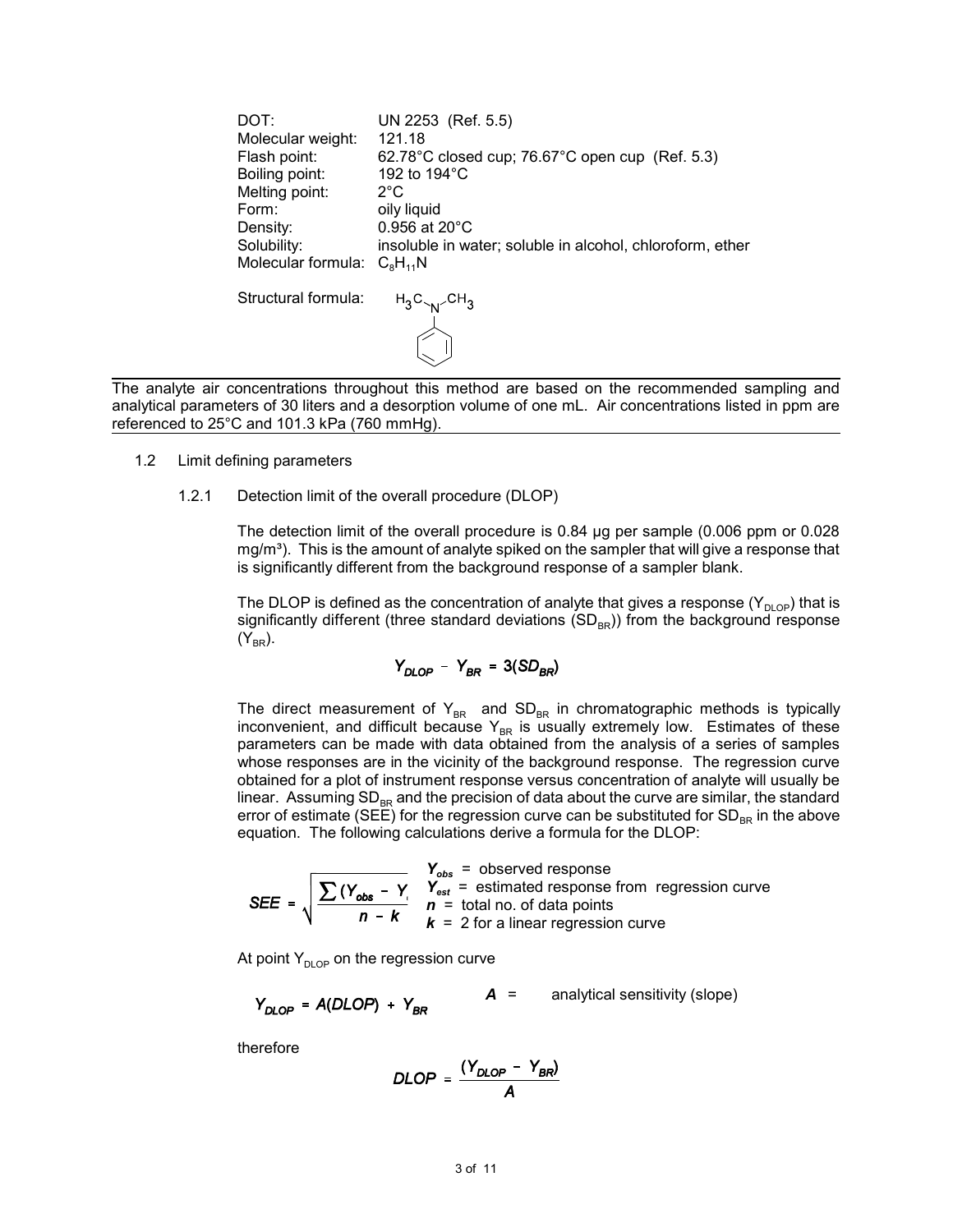Substituting 3(SEE) +  $\mathsf{Y}_{\mathsf{BR}}$  for  $\mathsf{Y}_{\mathsf{DLOP}}$  gives

$$
DLOP = \frac{3(SEE)}{A}
$$

 The DLOP is the amount of aniline spiked on the adsorbing section of the acid coated XAD-7 tubes that will give a response that is significantly different from the background response. Several tubes were spiked with various amounts of aniline from approximately 0.5 to 8 µg. These were stored overnight at ambient temperature. The next day these samples were desorbed and analyzed. The data obtained was used to calculate the required parameters (A = 799 and SEE = 224) for the calculation of the DLOP.

| Table 1.2.1                              |                                         |           |  |  |  |  |
|------------------------------------------|-----------------------------------------|-----------|--|--|--|--|
| Detection Limit of the Overall Procedure |                                         |           |  |  |  |  |
|                                          | mass per sample area counts<br>recovery |           |  |  |  |  |
| $(\mu g)$                                | $(\mu V - s)$                           | (decimal) |  |  |  |  |
| 0                                        | 0                                       |           |  |  |  |  |
| 0.50                                     | 1091                                    | 1.32      |  |  |  |  |
| 0.50                                     | 456                                     | 0.89      |  |  |  |  |
| 1.00                                     | 967                                     | 0.88      |  |  |  |  |
| 1.00                                     | 927                                     | 0.92      |  |  |  |  |
| 2.00                                     | 1937                                    | 0.98      |  |  |  |  |
| 2.00                                     | 1774                                    | 0.89      |  |  |  |  |
| 3.01                                     | 2730                                    | 0.95      |  |  |  |  |
| 3.01                                     | 2683                                    | 0.94      |  |  |  |  |
| 4.01                                     | 3357                                    | 0.91      |  |  |  |  |
| 4.01                                     | 3683                                    | 0.94      |  |  |  |  |
| 5.01                                     | 4367                                    | 0.95      |  |  |  |  |
| 5.01                                     | 3682                                    | 0.80      |  |  |  |  |
| 6.01                                     | 5281                                    | 0.93      |  |  |  |  |
| 6.01                                     | 5027                                    | 0.94      |  |  |  |  |
| 7.01                                     | 5734                                    | 0.92      |  |  |  |  |
| 7.01                                     | 5858                                    | 0.92      |  |  |  |  |
| 8.02                                     | 6608                                    | 0.92      |  |  |  |  |



Figure 1.2.1. Plot of data to determine the DLOP/RQL.

#### 1.2.2 Reliable quantitation limit (RQL)

The reliable quantitation limit is  $\,2.8$  µg per sample (0.02 ppm or 0.09 mg/m $^3$ ). This is the amount of analyte spiked on a sampler that will give a signal that is considered the lower limit for precise quantitative measurements.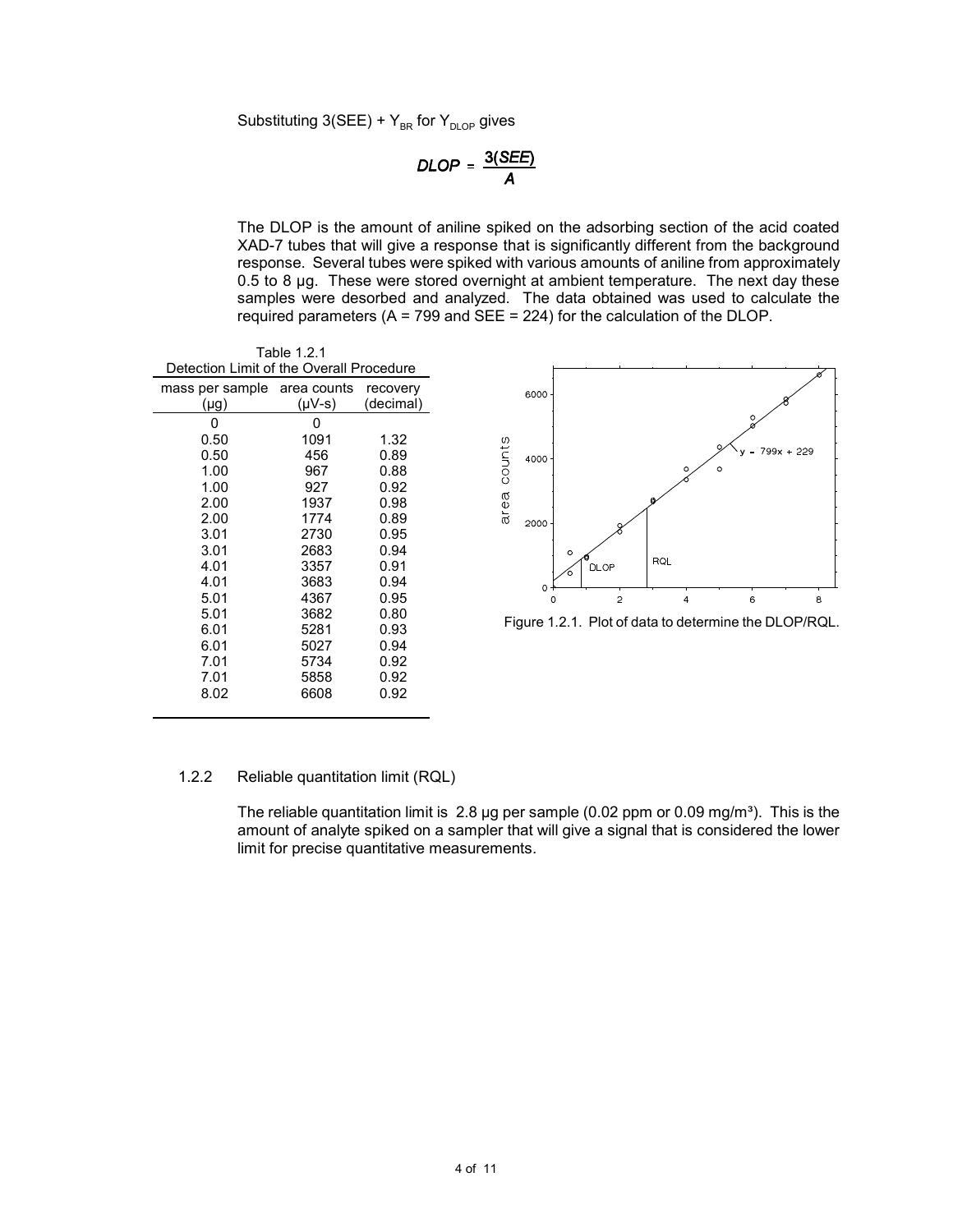The RQL is considered the lower limit for precise quantitative measurements. It is determined from in the regression line data obtained for the calculation of the DLOP (Section 1.2.1), providing at least 75% of the analyte is recovered. The RQL is defined as the concentration of analyte that gives a response  $(Y_{ROI})$  such that

$$
Y_{RQL} - Y_{BR} = 10(SD_{BR})
$$

therefore

$$
RQL = \frac{10(SEE)}{A}
$$



Figure 1.2.2. Reliable Quantitation Limit

- 2. Sampling Procedure **Chromatogram.** 2. Sampling Procedure
	- 2.1 Apparatus
		- 2.1.1 Samples are collected using a personal sampling pump calibrated, with the sampling device attached, to within ±5% of the recommended flow rate.
		- 2.1.2 Samples are collected on 10% phosphoric acid coated XAD-7 tubes, lot 540, containing 80 mg adsorbing section with 40 mg backup section. The sections are separated by a 2 mm urethane foam plug, with a silanized glass wool plug before the adsorbing section and a 3 mm urethane foam plug at the back of the backup section. The ends of the glass tube are flame sealed and the tube containing the adsorbent is 7 cm long with a 6 mm outside diameter. SKC tubes (catalog number 226-98, Fullerton, CA) or equivalent tubes may be used.
	- 2.2 Technique
		- 2.2.1 Immediately before sampling, break off the ends of the sampling tube. All tubes should be from the same lot.
		- 2.2.2 Attach the sampling tube to the sampling pump with flexible tubing. It is desirable to utilize sampling tube holders which have a protective cover to shield the employee from the sharp, jagged end of the sampling tube. Position the tube so that sampled air passes through the sampling, larger, section of the tube first.
		- 2.2.3 Air being sampled should not pass through any hose or tubing before entering the sampling tube.
		- 2.2.4 Attach the sampler vertically with the sampling, larger, section downward, in the worker's breathing zone, and positioned so it does not impede work performance or safety.
		- 2.2.5 After sampling for the appropriate time, remove the sample and seal the tube with plastic end caps. Wrap each sample end-to-end with a Form OSHA-21 seal.
		- 2.2.6 Submit at least one blank sample with each set of samples. Handle the blank sampler in the same manner as the other samples except draw no air through it.
		- 2.2.7 Record sample volumes (in liters of air) for each sample, along with any potential interferences.
		- 2.2.8 Ship bulk samples in separate containers from the air samples.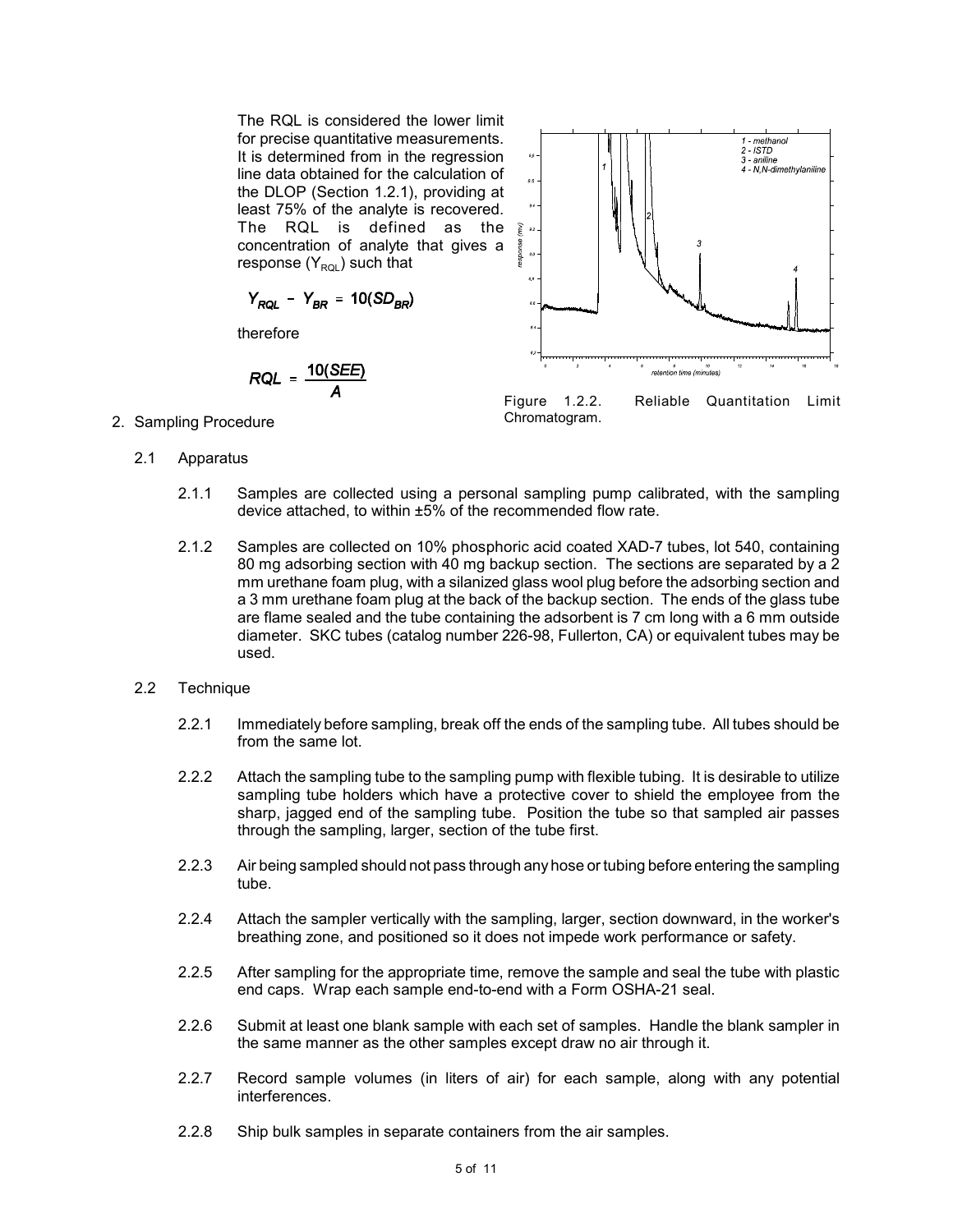## 2.3 Desorption efficiency

 The desorption efficiencies (DE) of N,N-dimethylaniline were determined by liquid-spiking the sampling tubes with N,N-dimethylaniline at 0.1 to 2 times the PEL. These samples were stored overnight at ambient temperature. The next day the samples were desorbed and analyzed. The average desorption efficiency over the studied range was 92.9% with a standard deviation of 2.187.

| Table 2.3.1 Desorption Efficiency<br>of N,N-Dimethylaniline at 0.1 x the PEL |              |                 | Table 2.3.2 Desorption Efficiency<br>of N,N-Dimethylanilinem at 0.5 x the PEL |                |              |                 |                       |
|------------------------------------------------------------------------------|--------------|-----------------|-------------------------------------------------------------------------------|----------------|--------------|-----------------|-----------------------|
| sample<br>i.d.                                                               | μg<br>spiked | μg<br>recovered | recovery<br>(decimal)                                                         | sample<br>ı.d. | μg<br>spiked | μg<br>recovered | recovery<br>(decimal) |
|                                                                              | 75.14        | 71.71           | .954                                                                          |                | 376          | 350             | .932                  |
|                                                                              | 75.14        | 71.80           | .955                                                                          |                | 376          | 352             | .936                  |
|                                                                              | 75.14        | 69.97           | .931                                                                          |                | 376          | 348             | .925                  |
|                                                                              | 75.14        | 71.68           | .954                                                                          | 10             | 376          | 341             | .908                  |
| 5                                                                            | 75.14        | 69.76           | .928                                                                          |                | 376          | 353             | .940                  |
|                                                                              | 75.14        | 73.03           | .972                                                                          | 12             | 387          | 349             | .929                  |

Table 2.3.3 Desorption Efficiency

| of N.N-Dimethylaniline at 1.0 x the PEL |              |                 | of N.N-Dimethylaniline at 2.0 x the PEL |                |              |                 |                       |
|-----------------------------------------|--------------|-----------------|-----------------------------------------|----------------|--------------|-----------------|-----------------------|
| sample<br>ı.d.                          | μg<br>spiked | μg<br>recovered | recoverv<br>(decimal)                   | sample<br>ı.d. | μg<br>spiked | μg<br>recovered | recovery<br>(decimal) |
|                                         |              |                 |                                         |                |              |                 |                       |
| 13                                      | 751          | 693             | .922                                    | 19             | 1503         | 1390            | .925                  |
| 14                                      | 751          | 684             | .911                                    | 20             | 1503         | 1389            | .924                  |
| 15                                      | 751          | 687             | .914                                    | 21             | 1503         | 1382            | .920                  |
| 16                                      | 751          | 658             | .876                                    | 22             | 1503         | 1408            | .937                  |
| 17                                      | 751          | 667             | 888.                                    | 23             | 1503         | 1383            | .920                  |
| 18                                      | 751          | 724             | .964                                    | 24             | 1503         | 1391            | .926                  |

Table 2.3.4 Desorption Efficiency

#### 2.4 Retention efficiency

The acid coated XAD-7 tubes were spiked with 1503  $\mu$ g (10 ppm or 50 mg/m<sup>3</sup>) of N,N- dimethylaniline, allowed to equilibrate overnight in a drawer at ambient temperature and then had 30 L humid air (80% RH at 25°C) pulled through them. They were opened, desorbed, and analyzed by GC-FID. The retention efficiency averaged 92%. There was no N,N-dimethylaniline found on the backup portions of the tubes.

| Retention Efficiency of N,N-Dimethylaniline at 2.0 x the PEL |              |                 |                       |  |  |
|--------------------------------------------------------------|--------------|-----------------|-----------------------|--|--|
| sample<br>i.d.                                               | μg<br>spiked | μg<br>recovered | recovery<br>(decimal) |  |  |
| R1                                                           | 1503         | 1401            | .932                  |  |  |
| R2                                                           | 1503         | 1387            | .923                  |  |  |
| R3                                                           | 1503         | 1359            | .904                  |  |  |
| R4                                                           | 1503         | 1353            | .900                  |  |  |
| R <sub>5</sub>                                               | 1503         | 1399            | .931                  |  |  |
| R6                                                           | 1503         | 1382            | .919                  |  |  |

Table 2.4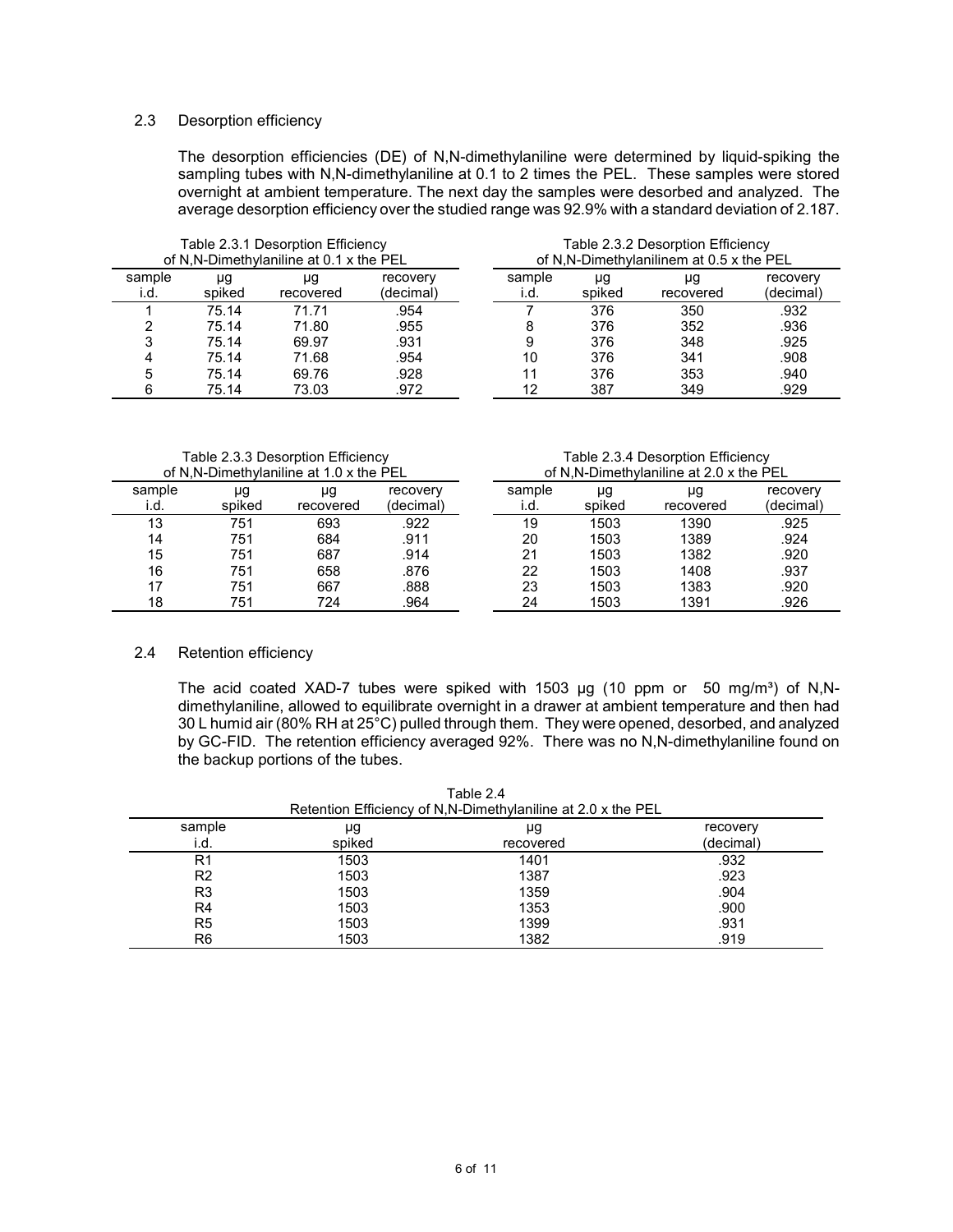# 2.5 Sample storage

 The front sections of 12 acid coated XAD-7 sampling tubes were each spiked with 751 µg (5 ppm) of N,N-dimethylaniline. They were sealed and stored overnight at ambient temperature. The next day 30 L of humid air (80% RH at 25°C)was drawn through each tube at 0.2 L/min. Half of the tubes were stored in a drawer at ambient temperature and the other half were stored in a refrigerator at 0°C. After 7 days of storage three samples from the tubes stored under refrigeration and three samples from ambient storage were analyzed. The remaining samples were analyzed after 14 days of storage. The amounts recovered, which are not corrected for desorption efficiency, indicate good storage stability for the time period studied.

| Table 2.5<br>Sample Storage |           |                 |                       |      |           |                             |                       |
|-----------------------------|-----------|-----------------|-----------------------|------|-----------|-----------------------------|-----------------------|
|                             |           | Ambient Storage |                       |      |           | <b>Refrigerator Storage</b> |                       |
| days                        | ug theory | ug found        | recovery<br>(decimal) | days | ug theory | ug found                    | recovery<br>(decimal) |
| 7                           | 751       | 596             | .793                  |      | 751       | 625                         | .832                  |
|                             | 751       | 651             | .866                  |      | 751       | 648                         | .862                  |
|                             | 751       | 628             | .836                  |      | 751       | 643                         | .856                  |
| 14                          | 751       | 737             | .980                  | 14   | 751       | 728                         | .969                  |
| 14                          | 751       | 727             | .967                  | 14   | 751       | 748                         | .995                  |
| 14                          | 751       | 736             | .979                  | 14   | 751       | 763                         | 1.015                 |

- 2.6 Recommended air volume and sampling rate.
	- 2.6.1 The recommended air volume is 30 L.
	- 2.6.2 The recommended sampling rate is 0.2 L/min.

# 2.7 Interferences

- 2.7.1 It is not known if any compounds will interfere with the collection of N,N-dimethylaniline on 10% phosphoric acid coated XAD-7 tubes. In general, the presence of other contaminant vapors in the air will reduce the capacity of adsorbent tubes to collect N,N-dimethylaniline.
- 2.7.2 Any suspected interferences should be reported to the laboratory.
- 2.8 Safety precautions (sampling)
	- 2.8.1 Attach the sampling equipment to the worker in such a manner that it will not interfere with work performance or safety.
	- 2.8.2 Follow all safety practices that apply to the work area being sampled.
	- 2.8.3 Wear eye protection when breaking the ends of the glass sampling tubes.
- 3. Analytical Procedure
	- 3.1 Apparatus
		- 3.1.1 A gas chromatograph (GC) equipped with a flame ionization detector (FID). A Hewlett Packard (HP) model 5890 was used in this evaluation.
		- 3.1.2 A GC column capable of separating the analyte and an internal standard from any interferences. The column used in this study was a 60 m RTX-5, 1.0 µ film thickness, 0.32 mm i.d.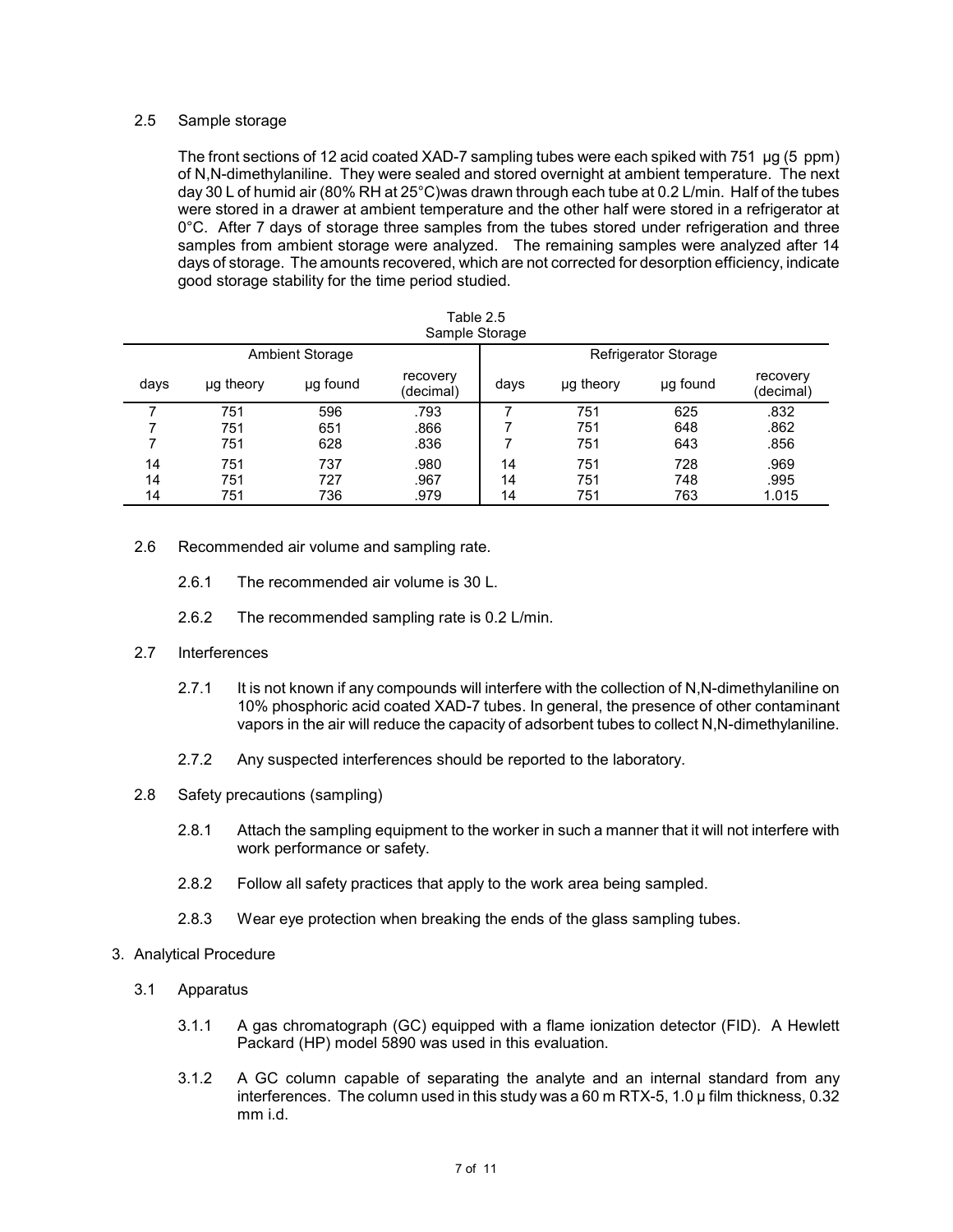- 3.1.3 An electronic integrator or some suitable method of measuring peak areas. A Waters 860 data system was used in this evaluation.
- 3.1.4 Two milliliter vials with Teflon-lined caps.
- 3.1.5 A 10 µL syringe or other convenient size for standard preparation.
- 3.1.6 Pipets for dispensing the desorbing solution. A dispenser may be used.
- 3.1.7 Volumetric flasks 5 mL and other convenient sizes for preparing standards.

# 3.2 Reagents

- 3.2.1 Purified GC grade nitrogen, hydrogen, and air.
- 3.2.2 N,N-Dimethylaniline, Reagent grade
- 3.2.3 Methanol, reagent grade.
- 3.2.4 1-Hexanol, reagent grade. This was used as an internal standard (ISTD).
- 3.2.5 Ammonium hydroxide, reagent grade.
- 3.2.6 Desorbing solution. The desorbing solvent was prepared by adding 1-hexanol and ammonium hydroxide to methanol at 25 µL/mL and 0.2N concentrations respectively.
- 3.3 Standard preparation
	- 3.3.1 Stock standards are prepared by diluting a known quantity of N,N-dimethylaniline with the desorbing solution.
	- 3.3.2 Dilutions of the stock standards with desorbing solution were made to obtain lower working range standards of 0.7 µg/mL to 1600 µg/mL.
- 3.4 Sample preparation
	- 3.4.1 Sample tubes are opened and the front and back section of each tube are placed in separate 2 mL vials.
	- 3.4.2 Each section is desorbed with 1 mL of the desorbing solution.
	- 3.4.3 The vials are sealed immediately and allowed to desorb for 30 minutes on a mechanical shaker.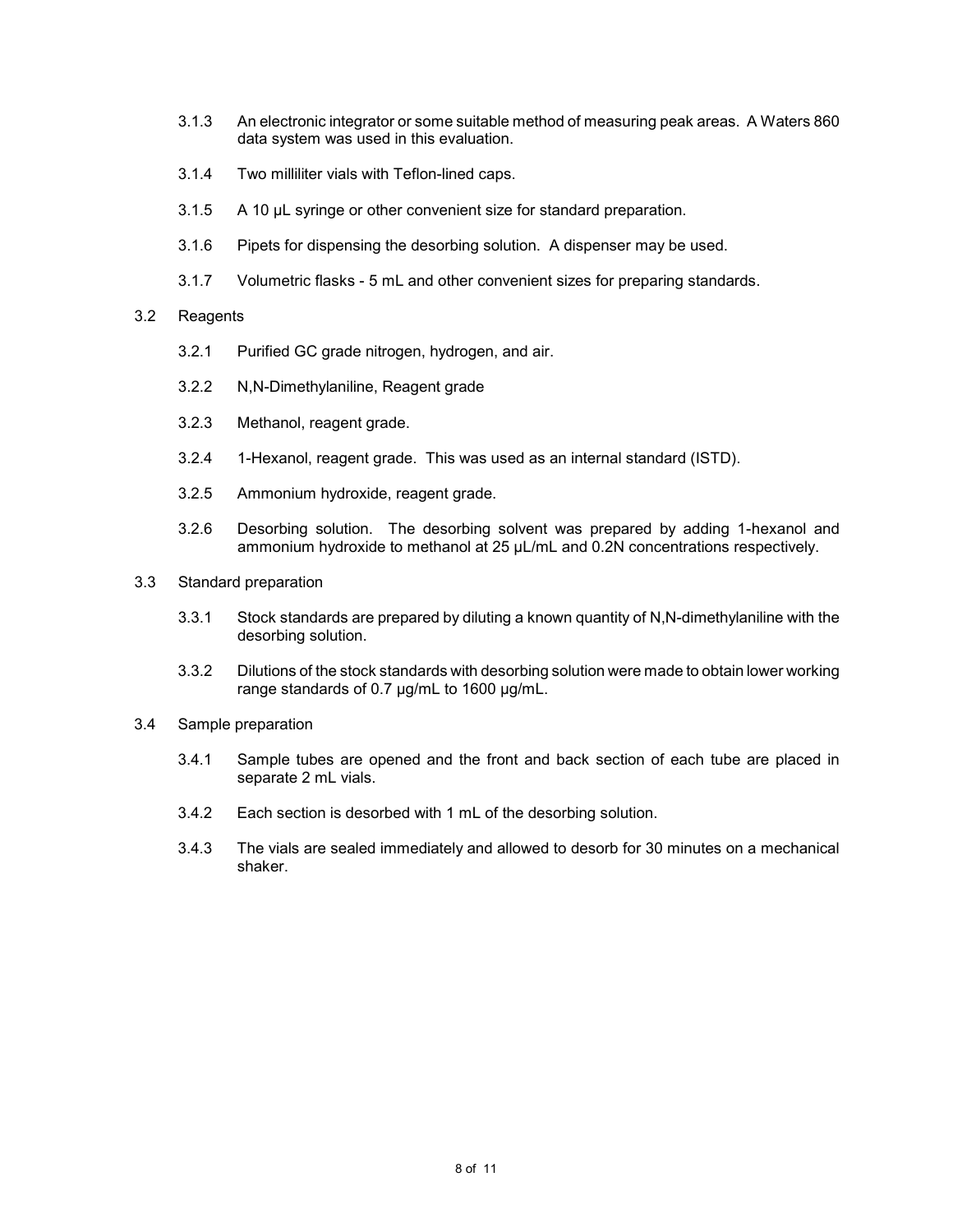# 3.5 Analysis

3.5.1 Gas chromatograph conditions.

| Injection size:                                                                                 | 1 uL                   |
|-------------------------------------------------------------------------------------------------|------------------------|
| Flow rates (mL/min)<br>Nitrogen (make-up):<br>Hydrogen(carrier):<br>Hydrogen(detector):<br>Air: | 30<br>1.5<br>60<br>450 |
| Temperatures (°C)<br>Injector:<br>Detector:<br>Oven:                                            | 200<br>250<br>120      |
| Retention times (min)<br>ISTD<br>Aniline<br>N,N-Dimethylaniline                                 | 6.9<br>10.9<br>18.1    |



Figure 3.5.1. Chromatogram at the PEL.

- 3.5.2 Peak areas are measured with a data system or other suitable means.
- 3.6 Interferences (analytical)
	- 3.6.1 Any compound that produces a response and has a similar retention time as the analyte or internal standard is a potential interference. If any potential interferences were reported, they should be considered before samples are desorbed. Generally, chromatographic conditions can be altered to separate an interference from the analyte.
	- 3.6.2 When necessary, the identity of an analyte peak may be confirmed by GC-Mass spectrometry or by another analytical procedure.



Figure 3.6.2. Mass Spectrum of N,N-Dimethylaniline (Ref. 5.6)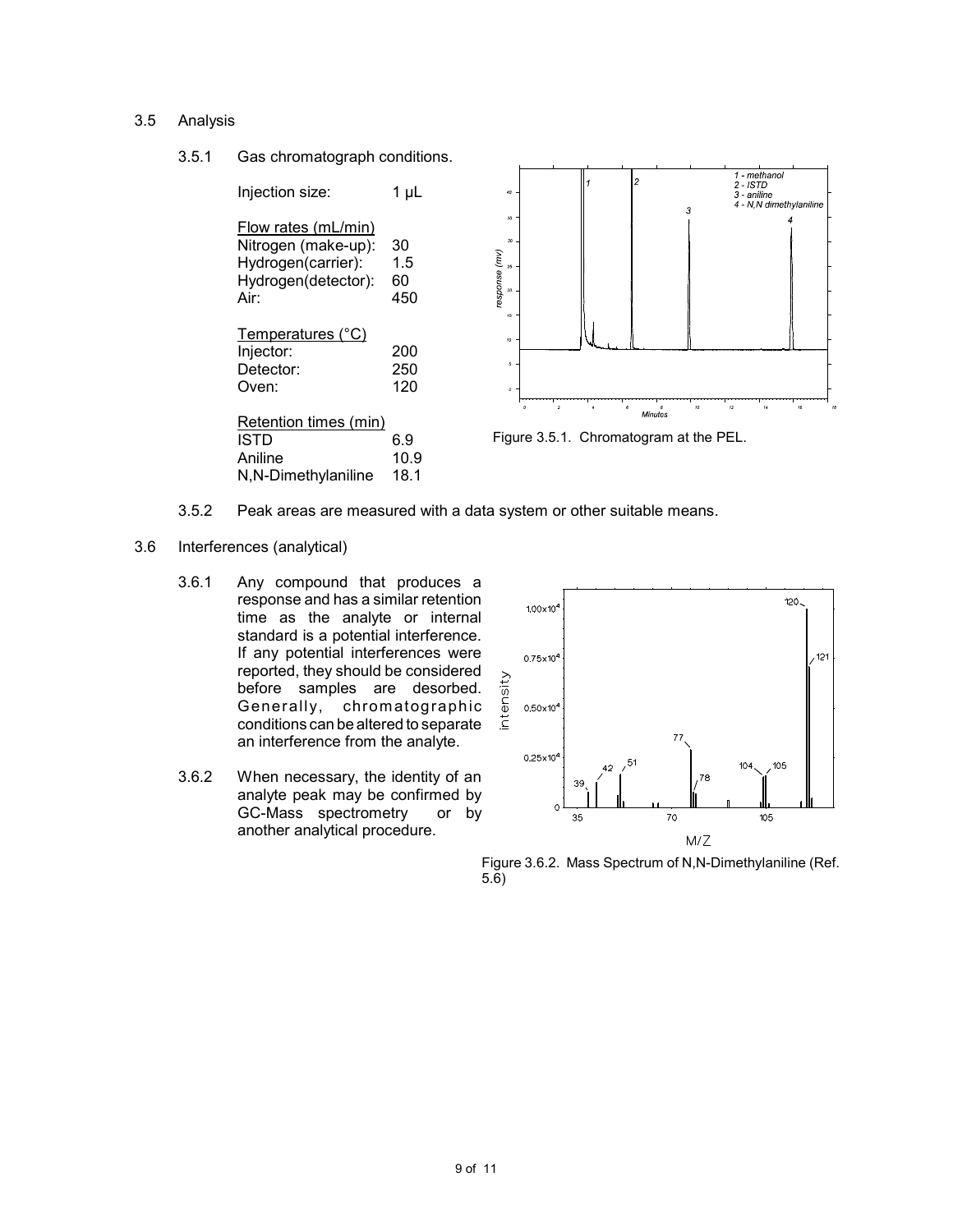- 3.7 Calculations
	- 3.7.1 Construct a calibration curve by plotting detector response versus concentration (µg/mL) of N,Ndimethylaniline.
	- 3.7.2 Determine the µg/mL of N,N- dimethylaniline in each section of the samples and blank from the calibration curve.
	- for each sample. **Figure 3.7.1.** Calibration Curve. 3.7.3 Blank correct each sample by subtracting the µg/mL found in each section of the blank from the µg/mL found in the corresponding sections of the samples and then add the results together for the total µg/mL for each sample.



3.7.4 Determine the air concentration using the following formula.

$$
mg/m3 = \frac{(\mu g/mL, blank corrected)x(desorption volume, mL)}{(air volume, L)x(desorption efficiency, decimal)}
$$

$$
ppm = \frac{(mg/m^3)x(24.46)}{MW}
$$

where:

 24.46 = molar volume (liters/mole) at 101.3 kPa (760 mm Hg) and 25°C MW = molecular weight (g/mole) of N,N-dimethylaniline

- 3.8 Safety precautions
	- 3.8.1 Adhere to the rules set down in your chemical hygiene plan when working with chemicals.
	- 3.8.2 Avoid skin contact and inhalation of all chemicals.
	- 3.8.3 Wear safety glasses, gloves and a lab coat at all times while in the laboratory areas.
- 4. Recommendations for Further Study

Collection studies need to be performed from a dynamically generated test atmosphere.

- 5. References
	- 5.1 Eller, P. M., Ed.; *NIOSH Manual of Analytical Methods,* 3rd. ed; U.S. Department of Health and Human Services, Public Health Service, Centers for Disease Control, National Institute for Occupational Safety and Health, Division of Physical Sciences and Engineering: Cincinnati, DHHS (NIOSH) Publication No. 84-100, 1984, Method 2002.
	- 5.2 Wood, G. and Anderson, R., Am. Ind. Hyg. Assoc. J, 1975, 36(7), 538-548.
	- 5.3 Documentation of the Threshold Limit Values and Biological Exposure Indices, 5th. ed.; American Conference of Governmental Industrial Hygienists, Inc.: Cincinnati, 1986; p 207.